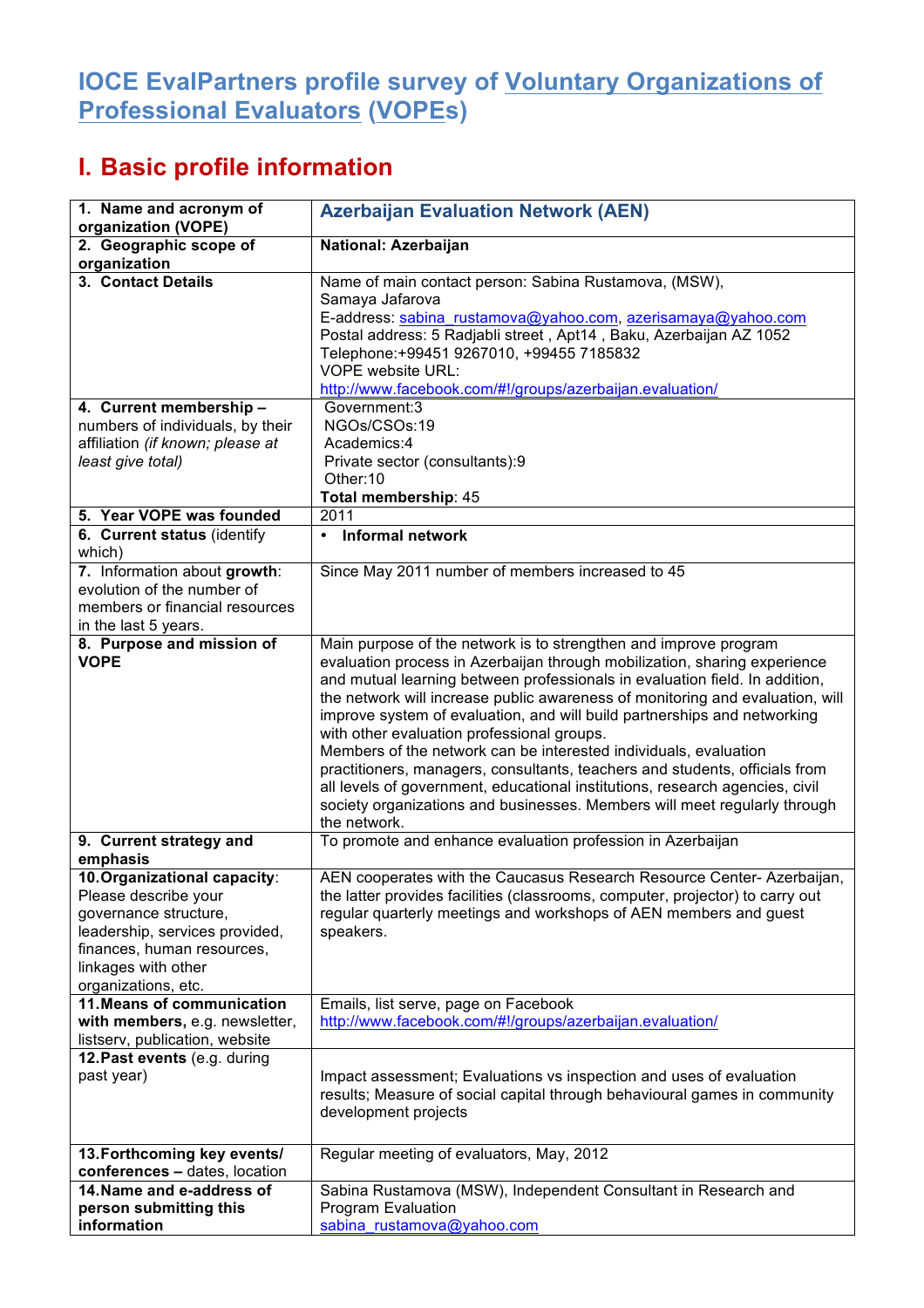## **II.Experience with Evaluation Capacity Building**

| 1. Background: Please provide<br>a brief history of the formation of<br>this organization (VOPE).<br>1.1 Who were/are the key<br>players?<br>1.2 How many members do you<br>have on your governing board/<br>committee?<br>1.3 What are the main existing<br>strengths that your VOPE is<br>trying to capitalize on?<br>1.4 What are the main<br>challenges that your VOPE is<br>trying to address? | Program evaluation is crucial and is required of non-profit organizations to<br>measure the impact of the program's services and their effectiveness.<br>Through my experience working in social and development programs within<br>local and international non-governmental organizations, as well as from the<br>key informants' interviews, I have identified an urgent need for a<br>comprehensive training in program evaluation for different stakeholders in<br>Azerbaijan. The idea of the formation of Azerbaijan Evaluation Network<br>came along with organizing Outcome Based evaluation training for<br>representatives of local NGOs and specialists of national governmental<br>organizations interested in evaluation issues in Azerbaijan. The training<br>was organized by me (Sabina Rustamova (MSW)) and Elena Krylova-<br>Mueller (MA in Governance and Development) with the financial support of<br>Open Society Institute and Caucasus Research Resource Center-<br>Azerbaijan. Ms. Krylova-Mueller is a specialist in governance, evaluation<br>and development management issues with 15 years working experience in<br>the countries of the former Soviet Union and Eastern Europe. After training<br>the participants were given evaluation forms to fill where they expressed a<br>willingness and interest to organize more events like this and in addition to<br>create/ form a group/ network of evaluators in Azerbaijan.<br>1.1 The key players are 2 persons / professionals in evaluation field<br>1.2 Three members in governing board<br>1.3 The main existing strengths are capacity and willingness, motivation of<br>the board members to develop further the network and expand list of<br>activities as well as to register the network officially<br>1.4 Main challenges are to register the network officially in the Ministry of<br>Justice, lack of finance to create and maintain a website, and invite<br>guest speakers/ international experts to provide lectures/ workshops to                                                                             |
|-----------------------------------------------------------------------------------------------------------------------------------------------------------------------------------------------------------------------------------------------------------------------------------------------------------------------------------------------------------------------------------------------------|-----------------------------------------------------------------------------------------------------------------------------------------------------------------------------------------------------------------------------------------------------------------------------------------------------------------------------------------------------------------------------------------------------------------------------------------------------------------------------------------------------------------------------------------------------------------------------------------------------------------------------------------------------------------------------------------------------------------------------------------------------------------------------------------------------------------------------------------------------------------------------------------------------------------------------------------------------------------------------------------------------------------------------------------------------------------------------------------------------------------------------------------------------------------------------------------------------------------------------------------------------------------------------------------------------------------------------------------------------------------------------------------------------------------------------------------------------------------------------------------------------------------------------------------------------------------------------------------------------------------------------------------------------------------------------------------------------------------------------------------------------------------------------------------------------------------------------------------------------------------------------------------------------------------------------------------------------------------------------------------------------------------------------------------------------------------------------------------------------------------|
|                                                                                                                                                                                                                                                                                                                                                                                                     | local specialists.                                                                                                                                                                                                                                                                                                                                                                                                                                                                                                                                                                                                                                                                                                                                                                                                                                                                                                                                                                                                                                                                                                                                                                                                                                                                                                                                                                                                                                                                                                                                                                                                                                                                                                                                                                                                                                                                                                                                                                                                                                                                                              |
| 2. Organizational motivation:<br>What were/are the driving forces<br>of the VOPE and its historical<br>development?                                                                                                                                                                                                                                                                                 | The collapse of the Soviet Union, the economic situation in the country,<br>and the armed conflict with Armenia led to the increasing number of<br>international relief agencies and developing and implementation a new<br>social programs Azerbaijan. The approaches for program evaluation of<br>social programs in different agencies (government and non-<br>governmental organizations) in Azerbaijan are different from agency to<br>agency. Often the agencies in their final annual reports focus more on<br>reporting the intermediate and final outputs (types and number of<br>services provided, number of clients served, etc.), and lack information<br>on quality outputs and outcomes (proximal and distal) measures<br>(personal observation). The actual problem is that the agencies rarely<br>implement systematic mid-term and final program (outcome-based and<br>impact) evaluations due to lack of knowledge, qualified experts or<br>finances.<br>It was challenging for me to find any information on program evaluation<br>trainings or approaches that agencies use while doing program<br>evaluation in Azerbaijan. During need assessment stage through<br>interviews with the key-informants, people who have experience in this<br>field, I tried to learn the current situation with program evaluation in<br>Azerbaijan, what type of program evaluation the agencies use, what type<br>of program evaluation the agencies/ potential participants of the training<br>would be interested to learn, and what organizations provide any<br>services in program evaluation.<br>Therefore, to respond to this issue and to improve the program<br>evaluation process in Azerbaijan, first I decided to organize a training<br>program to teach relevant organizations how to do outcome-based<br>evaluation. The development of the training program was based on<br>programs of existing successful similar trainings implemented by other<br>non-profit (human services) organizations and institutions taking into<br>account the specifics of the country and participants. |
| 3. Evaluation Capacity                                                                                                                                                                                                                                                                                                                                                                              | 1. Organization of meetings and workshops/ trainings with participation of                                                                                                                                                                                                                                                                                                                                                                                                                                                                                                                                                                                                                                                                                                                                                                                                                                                                                                                                                                                                                                                                                                                                                                                                                                                                                                                                                                                                                                                                                                                                                                                                                                                                                                                                                                                                                                                                                                                                                                                                                                      |
|                                                                                                                                                                                                                                                                                                                                                                                                     |                                                                                                                                                                                                                                                                                                                                                                                                                                                                                                                                                                                                                                                                                                                                                                                                                                                                                                                                                                                                                                                                                                                                                                                                                                                                                                                                                                                                                                                                                                                                                                                                                                                                                                                                                                                                                                                                                                                                                                                                                                                                                                                 |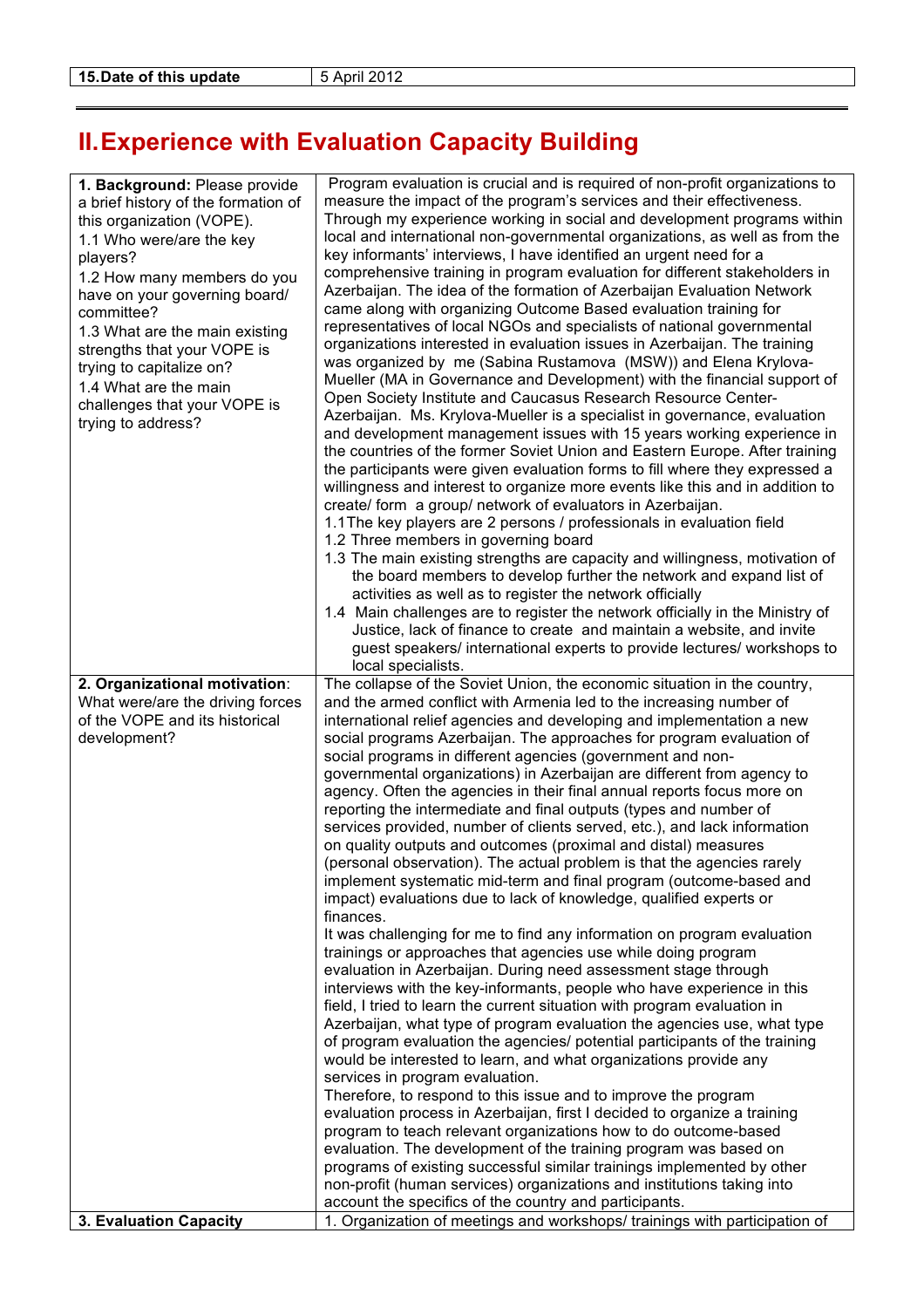| <b>Building: What has your VOPE</b>                                                                                                                                                                                                                                                                                                                                                                                                                                                                                                                                                                                                                                                  | local and international professionals in this field                                                                                                                                                                                                                                                                                                                                                                                                                                                          |
|--------------------------------------------------------------------------------------------------------------------------------------------------------------------------------------------------------------------------------------------------------------------------------------------------------------------------------------------------------------------------------------------------------------------------------------------------------------------------------------------------------------------------------------------------------------------------------------------------------------------------------------------------------------------------------------|--------------------------------------------------------------------------------------------------------------------------------------------------------------------------------------------------------------------------------------------------------------------------------------------------------------------------------------------------------------------------------------------------------------------------------------------------------------------------------------------------------------|
| done to promote evaluation                                                                                                                                                                                                                                                                                                                                                                                                                                                                                                                                                                                                                                                           | 2. Sharing relevant information (vacancies, biddings, conferences,                                                                                                                                                                                                                                                                                                                                                                                                                                           |
| (M&E) capacity?                                                                                                                                                                                                                                                                                                                                                                                                                                                                                                                                                                                                                                                                      | methodological tools, etc.) on Facebook page                                                                                                                                                                                                                                                                                                                                                                                                                                                                 |
| 4. Context / target entities:<br>More specifically, who are the<br>persons or institutions your<br>organization seeks to influence<br>(to strengthen evaluation<br>capacity)? For example:<br>4.1 Technical capacities to<br>supply quality evaluations,<br>partnering with experts, local<br>universities or others to<br>provide training for<br>members, etc.;<br>4.2 Strengthening VOPE<br>organizational capacity itself;<br>4.3 Enhancing the enabling<br>environment for evaluation,<br>including strengthening the<br>demand for and use of<br>evaluations by policy<br>makers;<br>4.4 Influencing governmental<br>policies related to evaluation,<br>evaluation designs and | 4.1 Khazar University and Caucasus Research Resource Center -<br>Azerbaijan (www.crrc.az), International Development Evaluation<br>Association (IDEAS), International Programme Evaluation Network (IPEN),<br>International Organization for Cooperation in Evaluation<br>4.2 Ministry of Justice of the Republic of Azerbaijan<br>4.3 Ministry of Economic development of the Republic of Azerbaijan<br>4.4 International and local NGOs, Ministry of Economic development of the<br>Republic of Azerbaijan |
| implementation of M&E                                                                                                                                                                                                                                                                                                                                                                                                                                                                                                                                                                                                                                                                |                                                                                                                                                                                                                                                                                                                                                                                                                                                                                                              |
| systems, etc.                                                                                                                                                                                                                                                                                                                                                                                                                                                                                                                                                                                                                                                                        |                                                                                                                                                                                                                                                                                                                                                                                                                                                                                                              |
| 5. Public accountability: Is your<br>VOPE helping to strengthen<br>oversight and transparency of<br>government programs? If so, in<br>what ways? Can you share any                                                                                                                                                                                                                                                                                                                                                                                                                                                                                                                   | Not yet                                                                                                                                                                                                                                                                                                                                                                                                                                                                                                      |
| success stories of evaluators or<br>others promoting public                                                                                                                                                                                                                                                                                                                                                                                                                                                                                                                                                                                                                          |                                                                                                                                                                                                                                                                                                                                                                                                                                                                                                              |
| accountability?                                                                                                                                                                                                                                                                                                                                                                                                                                                                                                                                                                                                                                                                      |                                                                                                                                                                                                                                                                                                                                                                                                                                                                                                              |
| 6. More specifically, what are<br>some of the key themes for<br>which you advocate? For<br>example, are you promoting<br>issues related to cultural<br>sensitivity, equity, social justice,<br>empowerment, transformation,<br>gender, environment, poverty? If<br>so, please describe or attach<br>relevant documents.                                                                                                                                                                                                                                                                                                                                                              | The key themes for which AEN advocates are improved program<br>evaluation performance of evaluation professionals that will further impact<br>their agencies programs' accountability and effectiveness, and better<br>design of future social programs in governmental and non-governmental<br>agencies.                                                                                                                                                                                                    |
| 7. Methods: Experiences in                                                                                                                                                                                                                                                                                                                                                                                                                                                                                                                                                                                                                                                           | 1. Organizing workshops/ meeting with participation of local and                                                                                                                                                                                                                                                                                                                                                                                                                                             |
| strengthening skills of individual<br>members, by (for example):<br>organizing workshops led by<br>local experts;<br>organizing webinars with<br>international speakers;<br>designing and delivering e-<br>learning programmes;<br>administering mentoring<br>programmes; etc.                                                                                                                                                                                                                                                                                                                                                                                                       | international experts<br>2. Knowledge and experience sharing                                                                                                                                                                                                                                                                                                                                                                                                                                                 |
| 8. Standards: Has your VOPE<br>developed professional                                                                                                                                                                                                                                                                                                                                                                                                                                                                                                                                                                                                                                | Not yet                                                                                                                                                                                                                                                                                                                                                                                                                                                                                                      |
| standards/ ethical codes/                                                                                                                                                                                                                                                                                                                                                                                                                                                                                                                                                                                                                                                            |                                                                                                                                                                                                                                                                                                                                                                                                                                                                                                              |
| competencies (or adheres to<br>those developed by others)? If                                                                                                                                                                                                                                                                                                                                                                                                                                                                                                                                                                                                                        |                                                                                                                                                                                                                                                                                                                                                                                                                                                                                                              |
| so, please provide                                                                                                                                                                                                                                                                                                                                                                                                                                                                                                                                                                                                                                                                   |                                                                                                                                                                                                                                                                                                                                                                                                                                                                                                              |
| documentation.<br>9. Job opportunities: Do you                                                                                                                                                                                                                                                                                                                                                                                                                                                                                                                                                                                                                                       | Yes                                                                                                                                                                                                                                                                                                                                                                                                                                                                                                          |